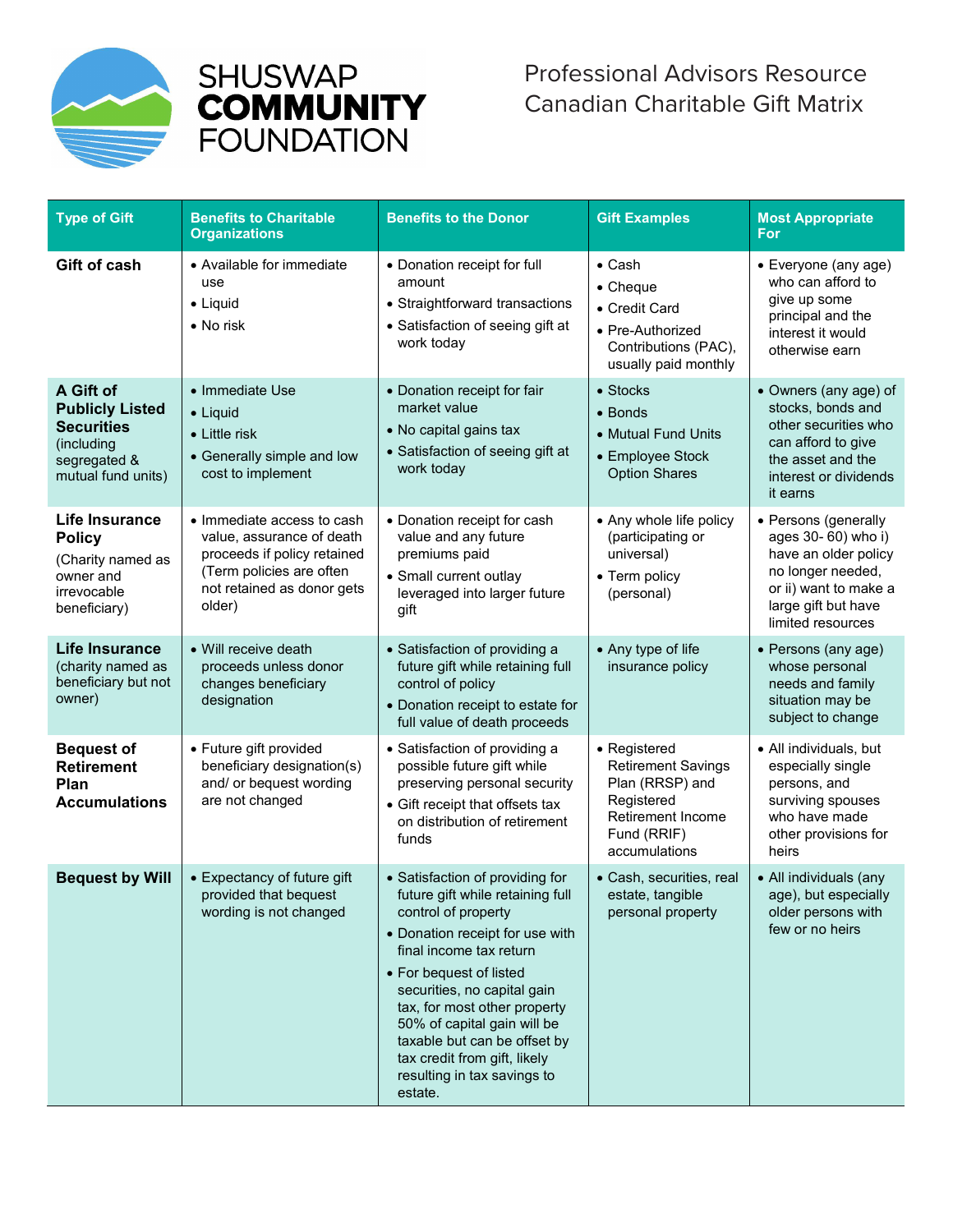



| <b>Type of Gift</b>                                                                                    | <b>Benefits to Charitable</b><br><b>Organizations</b>                                                                                                                                                                                                                                                                                                                                                                                           | <b>Benefits to the Donor</b>                                                                                                                                                                                                                                                                                                                                                                                                                 | <b>Gift Examples</b>                                                                                    | <b>Most Appropriate</b><br><b>For</b>                                                                                                                                                              |
|--------------------------------------------------------------------------------------------------------|-------------------------------------------------------------------------------------------------------------------------------------------------------------------------------------------------------------------------------------------------------------------------------------------------------------------------------------------------------------------------------------------------------------------------------------------------|----------------------------------------------------------------------------------------------------------------------------------------------------------------------------------------------------------------------------------------------------------------------------------------------------------------------------------------------------------------------------------------------------------------------------------------------|---------------------------------------------------------------------------------------------------------|----------------------------------------------------------------------------------------------------------------------------------------------------------------------------------------------------|
| Shares in a<br><b>Privately-</b><br>Owned<br>Corporation                                               | • Public charity - Donation<br>receipt for appraised<br>market value at time of<br>gift, issued immediately (if<br>gift to public charity)<br>• Private Foundation -<br>Donation receipt issued<br>only when foundation sells<br>shares. Receipt value is<br>the lesser of amount<br>realized by foundation and<br>the fair market value at<br>time of gift.<br>• 50% of capital gain<br>taxable, offset by tax credit<br>from donation receipt | • Public charity - Donation<br>receipt for appraised market<br>value at time of gift, issued<br>immediately (if gift to public<br>charity)<br>• Private Foundation -<br>Donation receipt issued only<br>when foundation sells<br>shares. Receipt value is the<br>lesser of amount realized by<br>foundation and the fair<br>market value at time of gift.<br>• 50% of capital gain taxable,<br>offset by tax credit from<br>donation receipt | • Shares held in<br>privately-owned<br>corporation                                                      | • Entrepreneurs who<br>are philanthropic<br>• Venture<br>philanthropists                                                                                                                           |
| <b>Gift of Real</b><br><b>Estate</b>                                                                   | • Proceeds available as<br>soon as property is sold<br>• Sometimes property itself<br>can be retained and used<br>• Valuation and ongoing<br>maintenance<br>considerations can add<br>complexity to gift<br>administration                                                                                                                                                                                                                      | • Donation receipt for fair<br>market value (FMV)<br>determined by appraisal<br>(independently obtained by<br>charity)<br>• 50% of gain taxable, (unless<br>property is donor's primary<br>residence, in which case no<br>taxable capital gain), offset<br>by tax credit from donation<br>receipt                                                                                                                                            | • Real estate including<br>principal residence,<br>vacation properties,<br>and investment<br>properties | • Owners (generally<br>over 50) of a<br>principal residence<br>or investment<br>property who do not<br>need the property or<br>the proceeds from<br>its sale                                       |
| Gifts of<br><b>Tangible</b><br><b>Personal</b><br><b>Property (other</b><br>than cultural<br>property) | • Can be retained or sold<br>and proceeds used for<br>current needs<br>• Decisions to retain assets<br>warrant careful<br>consideration, in light of<br>implications for valuation<br>and usefulness for<br>charitable purposes, and<br>ability to issue donation<br>receipt                                                                                                                                                                    | • Donation receipt (if<br>applicable*) for fair market<br>value determined by<br>appraisal<br>• 50% of gain taxable, offset<br>by tax credit from donation<br>• Satisfaction of seeing gift at<br>work now or in near term                                                                                                                                                                                                                   | • Artworks, furniture,<br>equipment,<br>collections,<br>automobiles, musical<br>instruments             | • Owners (generally<br>over age 50) of<br>objects which they<br>no longer intend to<br>use                                                                                                         |
| <b>Charitable</b><br>Remainder<br>Trust (CRT)                                                          | • Irrevocable future gift of<br>remaining trust assets<br>• While often complex to<br>administer, can be a highly<br>effective gift planning<br>instrument in selected<br>circumstances<br>• Trust cannot allow<br>encroachment of capital or<br>guaranteed income                                                                                                                                                                              | • Net income from property for<br>life or a term of years<br>• May result in donation<br>receipt for present value of<br>the remainder interest issued<br>at time trust established<br>• Property not subject to<br>probate                                                                                                                                                                                                                  | • Cash, securities, real<br>estate                                                                      | • Persons (generally<br>over age 60) who<br>want to make a<br>future gift and<br>obtain present tax<br>relief but want to<br>preserve investment<br>income for<br>themselves and/ or<br>a survivor |